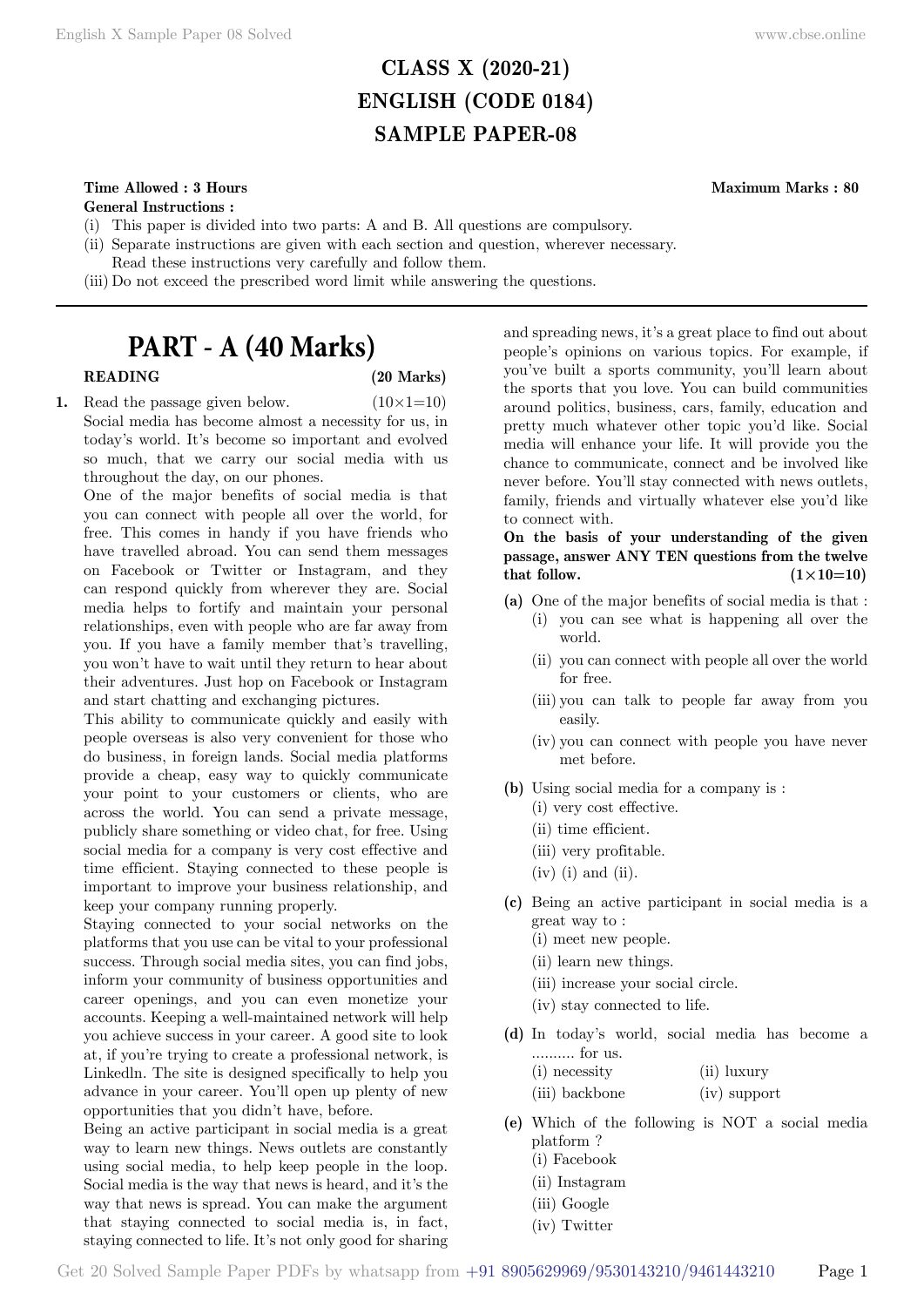- **(f)** For whom is the ability to communicate quickly and easily with people overseas very convenient ?
	- (i) those who live away from their families
	- (ii) those who have connections with people in other countries
	- (iii) those who travel to foreign lands a lot
	- (iv) those who do business in foreign lands
- **(g)** Social media platforms that you use can be vital to your professional success because through them you can :
	- 1. create a business circle and increase your business connections
	- 2. inform your community of business opportunities
	- 3. find jobs
	- 4. monetize your accounts
	- 5. inform your community of career openings
	- (i)  $1, 2$  and  $4$  (ii)  $2, 3$  and  $4$
	- (iii)  $1, 2, 3$  and  $4$  (iv)  $2, 3, 4$  and  $5$
- **(h)** Which is a good site to look at if you're trying to create a professional network ?
	- (i) Twitter (ii) Gmail
	- (iii) Linkedln (iv) Facebook
- **(i)** Which of the following is NOT a feature of social media ?
	- (i) Social media will enhance your life.
	- (ii) Social media comes in handy if you have friends who have travelled abroad.
	- (iii) Social media is the way that news is spread, even if it is not heard this way.
	- (iv) Keeping a well-maintained network will help you achieve success in your career.
- **(j)** Which of the following is an appropriate title for the passage ?
	- (i) The Beneficial Social Media
	- (ii) Social Media— A Necessity
	- (iii)Importance of Staying Connected Through Social Media
	- (iv) The Revolution of the Whole World Around the Social Media
- **(k)** Choose an option that clearly states the meaning of the word 'enhance'.
	- (i) further improve the quality or value of something
	- (ii) highlight a quality that was being ignored before
	- (iii) understand the true value of something
	- (iv) something that empowers you
- **(l)** Choose an option that is a synonym of the word 'fortify'.

| (i) barricade | (ii) strengthen |  |
|---------------|-----------------|--|
| (iii) improve | $(iv)$ boost    |  |

- **Ans :**
- (a) (ii) you can connect with people all over the world for free.
- $(b)$  (iv) (i) and (ii)
- (c) (ii) learn new things.
- (d) (i) necessity
- (e) (iii) Google
- (f) (iv) those who do business in foreign lands
- (g) (iv) 2, 3, 4 and 5
- (h) (iii) LinkedIn
- (i) (iii) Social media is the way that news is spread, even if it is not heard this way.
- (j) (iii) Importance of Staying Connected Through Social Media
- (k) (i) further improve the quality or value of something
- (l) (ii) strengthen
- **2.** Read the passage given below.

Dried fruits are basically fresh fruits that have been dried. Fruits are dehydrated by conventional sundrying or other drying techniques. They shrivel up and the pulpy remains are the dry fruits that you enjoy at breakfast or during those mid-meal breaks. As the water content is removed, the fruits become energy-bombs with concentrated nutrients.

Some of the most common dry fruits and nuts are raisins, cashew nuts, almonds, walnuts, dates, figs, prunes and apricots. Some varieties of dried fruits like mangoes, pineapples, cranberries, etc., are also available in sugar-coated candied versions. Of these, dry fruits devoid of any additives are the best for your body.

Walnuts and almonds for the brain, cashews to fight migraine, apricots for healthy eyes and raisins for digestion — these are only a few benefits of dried fruits and nuts. Dry fruits also help the body in the following ways :

Loaded with essential nutrients, the benefits of dry fruits and nuts for health cannot be overlooked. Dry fruits increase your nutrient intake as they are rich in potassium, iron, folate, calcium and magnesium. The antioxidants boost your immunity, keeping you healthy and free from diseases and other illnesses.

People who include nuts and dried fruits in their diet are well-aware of dry fruits' benefits for weight loss. When consumed in moderation, they help you reduce weight and stay fit. Those who swear by dry fruits are known to take in lesser fats, sugar and more essential nutrients for proper metabolism.

Raisins and prunes are rich in iron and are beneficial for those who are anaemic. Dry fruits are packed with nutrients like Vitamin B, minerals like phosphorous and copper, and unsaturated fats that boost the regeneration of blood cells and haemoglobin in the body. Almonds, figs, pistachios and cashew nuts also give energy and build stamina. Raisins play a significant role in lowering systolic blood pressure. They control cholesterol and reduce inflammatory markers in the body. Almonds contain Vitamin E and monounsaturated fatty acids that prevent spikes in cholesterol levels and maintain it at a healthy optimum. Brazil nuts keep a check on blood pressure as they are a source of potassium, magnesium and calcium. As you can see, dry fruits and nuts reduce the risk of heart diseases, stroke and heart attacks.

Dry fruits are a rich source of beta carotene, an antioxidant that battles anxiety and depression in people. These antioxidants also improve memory. Dry fruits help to improve sleep and enhance learning and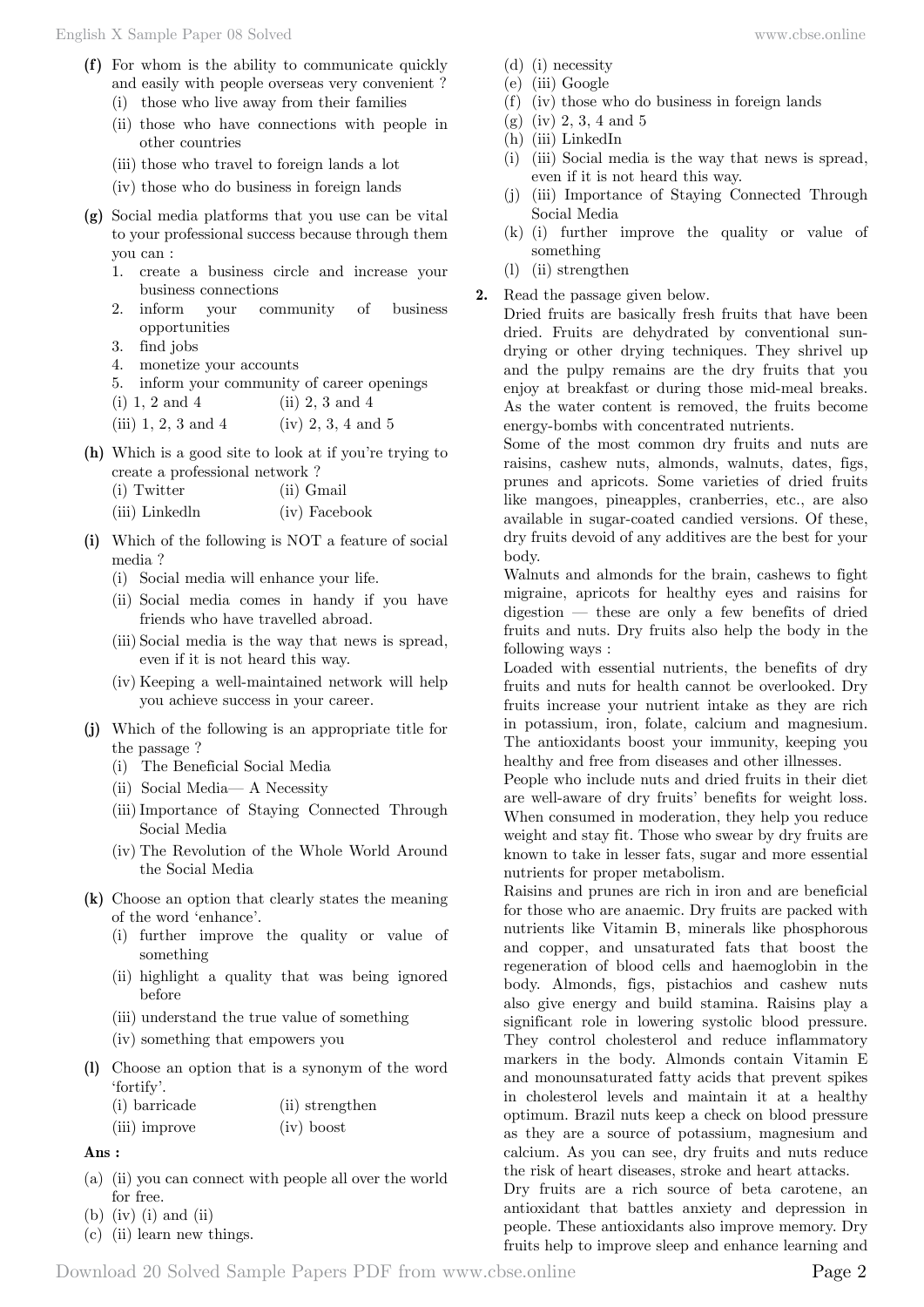#### performance.

**Are There Any Side Effects of Eating Dried Fruits?** Since dried foods do not contain water, they are packed with concentrated sugar and are high on calories. They also have reduced Vitamin C and lesser antioxidants than fresh fruits. This may pose a threat to our health if not consumed in moderation. Some of the side effects of eating dried fruits are:

- • The high sugar content increases the risk of diabetes.
- Dried fruits with the extra calories can be a major reason for weight gain.
- They are also known to augment heart-related issues if consumed in unhealthy quantities.
- Sulphites found in dried fruits can cause asthma attacks and also trigger allergies, rashes and stomach cramps in some eases.

**On the basis of your understanding of the given passage, answer ANY TEN questions from the twelve**  that follow.  $(1 \times 10=10)$ 

**(a)** After the water content is removed, the dry fruits become ........... with concentrated nutrients.

| (i) healthier     | (ii) energy-bombs     |
|-------------------|-----------------------|
| (iii) fatty sugar | (iv) unsaturated fats |

**(b)** Some of the most common dry fruits and nuts are

| 1. mangoes               | 2. cashew nuts                   |
|--------------------------|----------------------------------|
| 3. lychee                | 4. walnuts                       |
| 5. dates                 | 6. raisins                       |
| 7. cranberries           | 8. apricots                      |
| (i) $2, 4, 5, 6$ and $8$ | $(ii) 1, 2, 4, 5 \text{ and } 7$ |
| (iii) 4, 5, 6, 7 and 8   | $(iv) 2, 3, 4, 6$ and 7          |

- **(c)** Raisins and prunes are beneficial for those who : (i) have high blood pressure.
	- (ii) are anaemic.

:

- (iii) suffer from anxiety.
- (iv) have migraine.
- **(d)** Dried fruits pose a threat to our health if :
	- (i) they are not dried properly.
	- (ii) they are not soaked in water.
	- (iii) they are not taken in moderation.
	- (iv) they are not taken in correct form.
- **(e)** Brazil nuts keep a check on blood pressure as they are :
	- (i) monounsaturated fatty acids that prevent spikes.
	- (ii) packed with minerals like phosphorous and copper.
	- (iii) contain nutrients like Vitamin B and C.
	- (iv) a source of potassium, magnesium and calcium.
- **(f)** Which of the following is NOT a benefit provided by the antioxidants in the dried fruits ?
	- (i) keeping you healthy
	- (ii) boosting your immunity
	- (iii) keeping you free from diseases or illnesses
	- (iv) lowering your systolic blood pressure
- **(g)** Which of the following dried fruits give energy and build stamina ?
	- (i) walnuts, apricots and almonds
	- (ii) raisins and prunes
	- (iii) almonds, figs, pistachios and cashew nuts
	- (iv) cashews nuts, raisins and brazil nuts
- **(h)** Dried foods are packed with concentrated sugar and high on calories because:
	- (i) they are processed foods.
	- (ii) they do not contain water.
	- (iii) they are sautéed in watered sugar.
	- (iv) they are energy boosting foods.
- **(i)** What does the author mean by the words 'swear by' ?
	- (i) to strongly believe that something is effective or useful
	- (ii) to recommend the good quality of something
	- (iii) to stand by a thought or opinion
	- (iv) to share something that is good with others
- **(j)** Dry fruits are packed with nutrients like Vitamin B, minerals like phosphorous and copper, and unsaturated fats that :
	- I. boost haemoglobin in the body
	- II. boost the regeneration of blood cells
	- III. boost energy in the body
	- IV. boost the immunity of the body
	- (i) I and IV (ii) II and III
	- $(iii) III$  and IV  $(iv) I$  and II
- **(k)** If the dried fruits with extra calories are consumed, they can become a reason for :
	- (i) stomach cramps. (ii) weight gain.
	- (iii) heart-related issues.(iv) allergies.
- **(l)** Beta carotene is an antioxidant that battles :
	- (i) systolic blood pressure.
	- (ii) anxiety and depression in people.
	- (iii) cholesterol and reduces inflammatory markers in the body.
	- (iv) weight gain and unsaturated fats.

#### **Ans :**

- (a) (ii) energy-bombs
- (b) (i) 2, 4, 5, 6 and 8
- (c) (ii) are anaemic.
- (d) (iii) they are not taken in moderation.
- (e) (iv) a source of potassium, magnesium and calcium.
- (f) (iv) lowering your systolic blood pressure
- (g) (iii) almonds, figs, pistachios and cashew nuts
- (h) (ii) they do not contain water.
- (i) (i) to strongly believe that something is effective or useful
- $(i)$   $(iv)$  I and II
- (k) (ii) weight gain.
- (l) (ii) anxiety and depression in people.

# **LITERATURE (10 Marks)**

**3.** Read the extracts given below and attempt ANY ONE by answering the questions that follow.  $(5 \times 1=5)$ Lencho showed not the slightest surprise on seeing the money; such was his confidence—but he became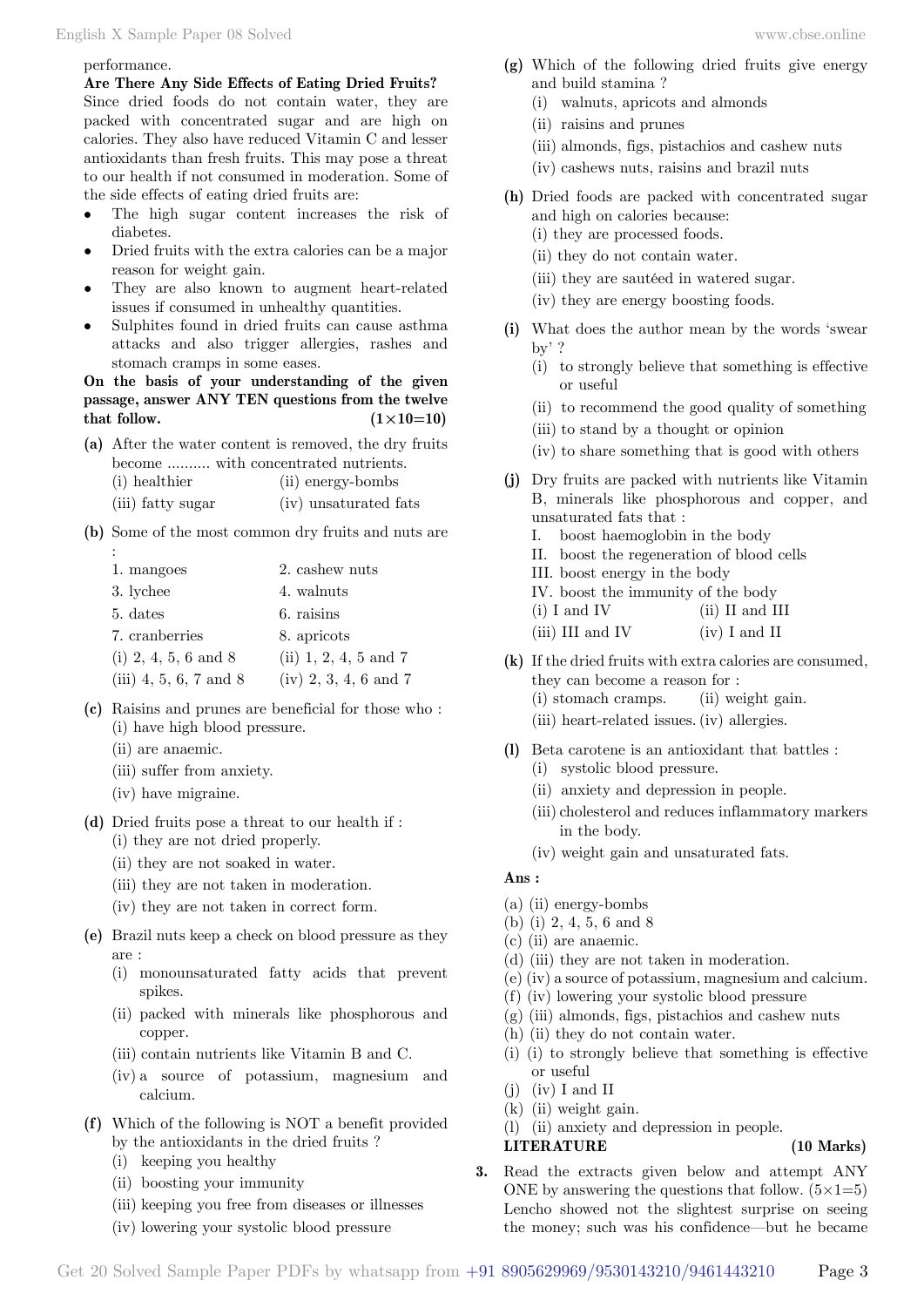angry when he counted the money. God could not have made a mistake, nor could he have denied Lencho what he had requested. Immediately, Lencho went up to the window to ask for paper and ink. On the public writing-table, he started to write, with much wrinkling of his brow, caused by the effort he had to make to express his ideas. When he finished, he went to the window to buy a stamp which he licked and then affixed to the envelope with a blow of his fist.

- **(a)** Why was Lencho not surprised on seeing the money ?
	- (i) because he had already expected it
	- (ii) because he had no hope
	- (iii) because he believed that help would come some way or the other
	- (iv) because he had firm faith in the help of God

## **(b)** Lencho was angry because :

- (i) he did not get the money on time.
- (ii) the money was not the exact amount he had asked for.
- (iii) he did not want to impose his wish on God.
- (iv) the letter was not signed to him by God.
- **(c)** Why did Lencho ask for paper and ink ?
	- (i) to thank God for his help in his desperate time
	- (ii) to ask for more money from God as his trouble was not yet gone
	- (iii) to tell God that someone had taken a portion of the money he had sent
	- (iv) to complain about the postal problem he had faced
- **(d)** Which word has the same meaning as 'slightest' ? (i) least (ii) decent
	- (iii) huge (iv) considerate
- (e) Pick the option that correctly classifies  $fact/s(F)$ and opinion/s(O) given below.
	- I. Lencho had extreme faith in God.
	- II. The last letter from Lencho must have disappointed the postmaster.
	- III. It was a good act from the postmaster to try to help Lencho.
	- IV. The statement that all good actions have a good result is not always true.
	- (i) F-I, IV and O-II, III
	- (ii) F-I, II and O-III, IV
	- (iii) F- I and O-II, III, IV
	- (iv) F-IV and O-I, II, III

#### **Ans :**

- (a) (iv) because he had firm faith in the help of God
- (b) (ii) the money was not the exact amount he had asked for.
- (c) (iii) to tell God that someone had taken a portion of the money he had sent
- (d) (i) least
- (e) (iii) F- I and O-II, III, IV

A deep silence met the reading of this letter. Miss Mason took off her glasses, blew on them and wiped them on her soft white handkerchief. Then she put them on again and looked at the class. When she spoke her voice was very low. "I am sure that none of the boys and girls in Room Thirteen would purposely and deliberately hurt anyone's feelings because his name happened to be a long, unfamiliar one. I prefer to think that what was said was said in thoughtlessness. I know that all of you feel the way I do, that this is very unfortunate thing to have happened—unfortunate and sad, both. And I want you all to think about it."

- **(a)** What did Miss Mason do before reading the letter
	- ? (i) blew on her glasses (ii) wiped her glasses
	- (iii) took off her glasses (iv)  $(i)$ ,  $(ii)$  and  $(iii)$
- **(b)** Which of the following is NOT an action that Miss Mason did before she spoke to the class ?
	- (i) blow on her glasses
	- (ii) take off her glasses
	- (iii) use a handkerchief to wipe her glasses
	- (iv) fold her handkerchief and put it in a pocket
- **(c)** What did Miss Mason want all the students to do ? (i) to think about what had happened
	- (ii) to think over their actions
	- (iii) to never repeat what had happened
	- (iv) to forget about the past actions
- **(d)** Miss Mason told the class that she preferred to think that the actions of the students were done in :
	- (i) anger. (ii) thoughtlessness.
	- (iii) jealously. (iv) carelessness.
- **(e)** Choose an option that is similar in meaning to the word 'unfortunate'.
	- (i) regrettable. (ii) appropriate.
	- (iii) satisfactory. (iv) incomprehensible.

## **Ans :**

- $(a)$  (iv)  $(i)$ ,  $(ii)$  and  $(iii)$
- (b) (iv) fold her handkerchief and put it in a pocket
- (c) (i) to think about what had happened
- (d) (ii) thoughtlessness.
- (e) (i) regrettable
- **4.** Read the extracts given below and attempt ANY ONE by answering the questions that follow.  $(5 \times 1=5)$

But presently up spoke little dog Mustard, I'd have been twice as brave if I hadn't been flustered,

- And up spoke Ink and up spoke Blink,
- We'd have been three times as brave, we think,

And Custard said, I quite agree

That everybody is braver than me.

- **(a)** What had happened before Mustard spoke up ? (i) the entrance of the pirate
	- (ii) joyful celebration of their survival
	- (iii) the death of the pirate
	- (iv) praising of the dragon's bravery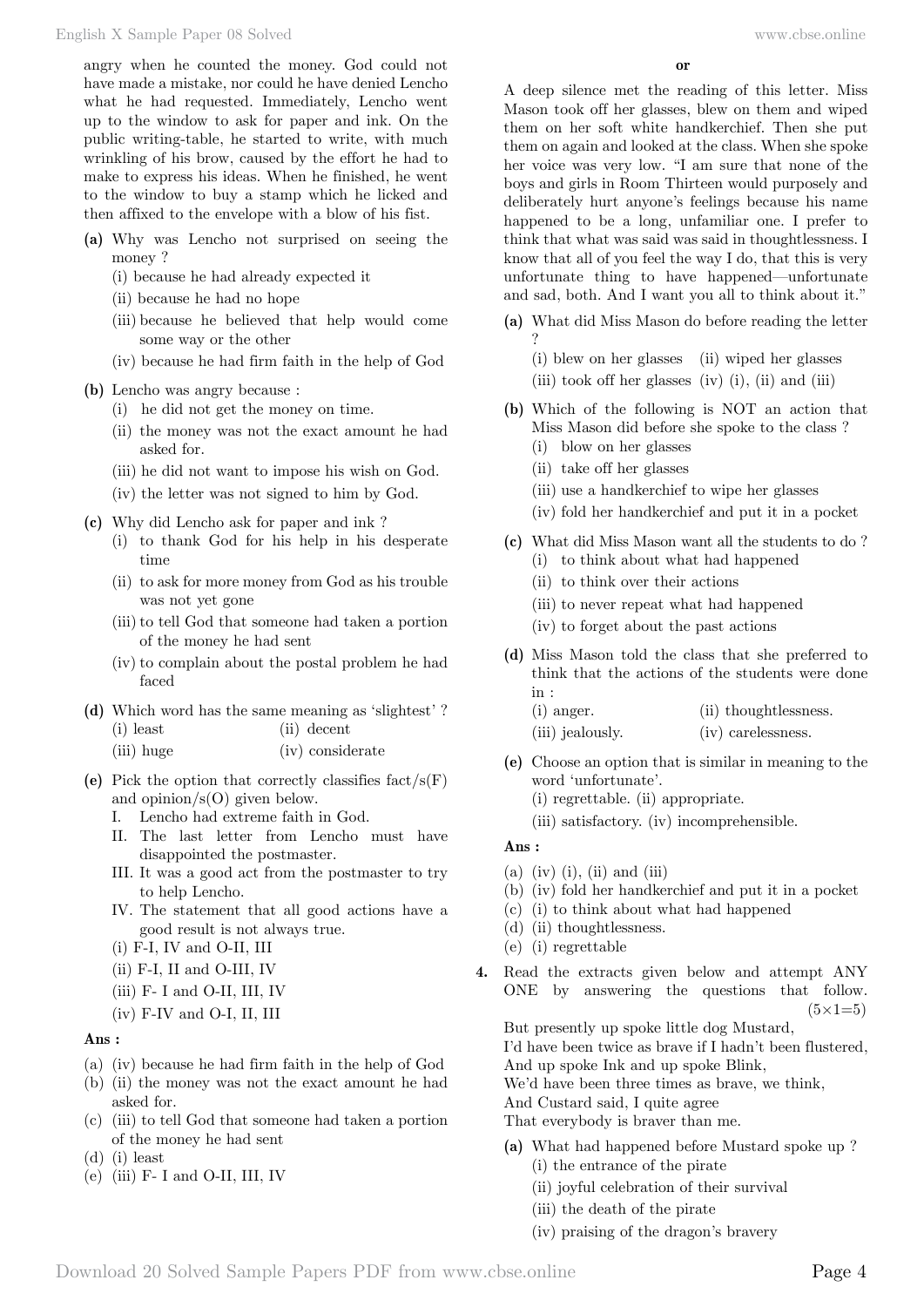| (b) Who had been flustered? |              |  |
|-----------------------------|--------------|--|
| (i) Custard                 | $(ii)$ Ink   |  |
| $(iii)$ Blink               | (iv) Mustard |  |

**(c)** According to Custard, everyone was .......... than him.

| (i) stupider  | (ii) braver |
|---------------|-------------|
| (iii) crazier | (iv) bolder |

**(d)** What does the word 'flustered' mean ? (i) agitated (ii) composed (iii) calm (iv) settled

| (e) Name the poet. |                    |  |
|--------------------|--------------------|--|
| (i) Carl Sandburg  | (ii) John Berryman |  |
| (iii) Robert Frost | (iv) Ogden Nash    |  |

#### **Ans :**

- (a) (ii) joyful celebration of their survival
- (b) (iv) Mustard
- (c) (ii) braver
- (d) (i) agitated
- (e) (iv) Ogden Nash

#### **o**

Don't eat that chocolate, Amanda ! Remember your acne, Amanda ! Will you please look at me when I'm speaking to you, Amanda !

| (a) What is Amanda asked not to eat? |                |
|--------------------------------------|----------------|
| (i) junk food                        | (ii) chocolate |
| (iii) cakes                          | (iv) sweets    |

- **(b)** What is Amanda asked to remember ?
	- (i) that she has acne
	- (ii) that she is not healthy
	- (iii) that she slouches
	- (iv) that she disbehaves
- **(c)** Who is speaking the above lines ?
	- (i) Amanda's grandmother
	- (ii) Amanda's mother
	- (iii) Amanda's sister
	- (iv) Amanda's aunt
- **(d)** Amanda is not looking at the speaker because
	- (i) she is thinking about something more important.
	- (ii) she does not want to hear anything being said.
	- (ii) she is bored of the talk already.
	- (iv) she is not paying attention to the instructions.
- **(e)** Which of the following is NOT a synonym of the word 'look' ?

| $(i)$ stare | (ii) gaze |
|-------------|-----------|
| (iii) peep  | (iv) glow |

 **Ans :**

- (a) (ii) chocolate
- (b) (i) that she has acne
- (c) (ii) Amanda's mother
- (d) (iv) she is not paying attention to the instructions.
- (e) (iv) glow

#### **GRAMMAR (10 Marks)**

- 
- **5.** Choose the correct options to fill in the blanks to complete the note.  $(3\times1=3)$ No one knows when or by whom rockets (a) .......... . In all probability the rocket (b) .......... 'invented' but (c) .......... over a long period of time, perhaps in different parts of the world at the same time.
	- **(a)** (i) was invented
		- (ii) will be invented
		- (iii) is invented
		- (iv) were invented
	- **(b)** (i) was not suddenly (ii) is not suddenly
		- (iii) were not suddenly
		- (iv) will not suddenly be
	- **(c)** (i) evolve gradually
		- (ii) evolved gradually
		- (iii) will evolve gradually
		- (iv) evolving gradually

#### **Ans :**

- (a) (iv) were invented
- (b) (iii) were not suddenly
- (c) (ii) evolved gradually
- **6.** Choose the correct options to fill in the blanks to complete the narration.  $(3\times1=3)$ 
	- Robin : It is said that if you wish for anything in front of this statute it will come true.
	- Matt : That cannot be true. Who came up such an idea ?
	- Robin : It's not a lie. My sister's wish really did come true.
	- Matt : What did she wish for ?
	- Robin : True love.

Robin took his best friend to the statue he had heard so much about from his sister. There, he informed Matt that whatever anyone (a) .......... front of that statue always comes true. Matt said that it cannot be true and exasperatedly asked him who (b) .......... . But Robin told him that his information (c) .......... because his sister's wish had really come true. When Matt asked what his sister's wish was, Robin told him that it was true love.

- **(a)** (i) wished for in
	- (ii) wishes for in
	- (iii) wishing for in
	- (iv) wish for in
- **(b)** (i) had come up with such an idea
	- (ii) came up with such an idea
	- (iii) got such an idea
	- (iv) had such an idea
- **(c)** (i) cannot be a lie
	- (ii) could not be a lie
	- (iii) was not a lie
	- (iv) is not a lie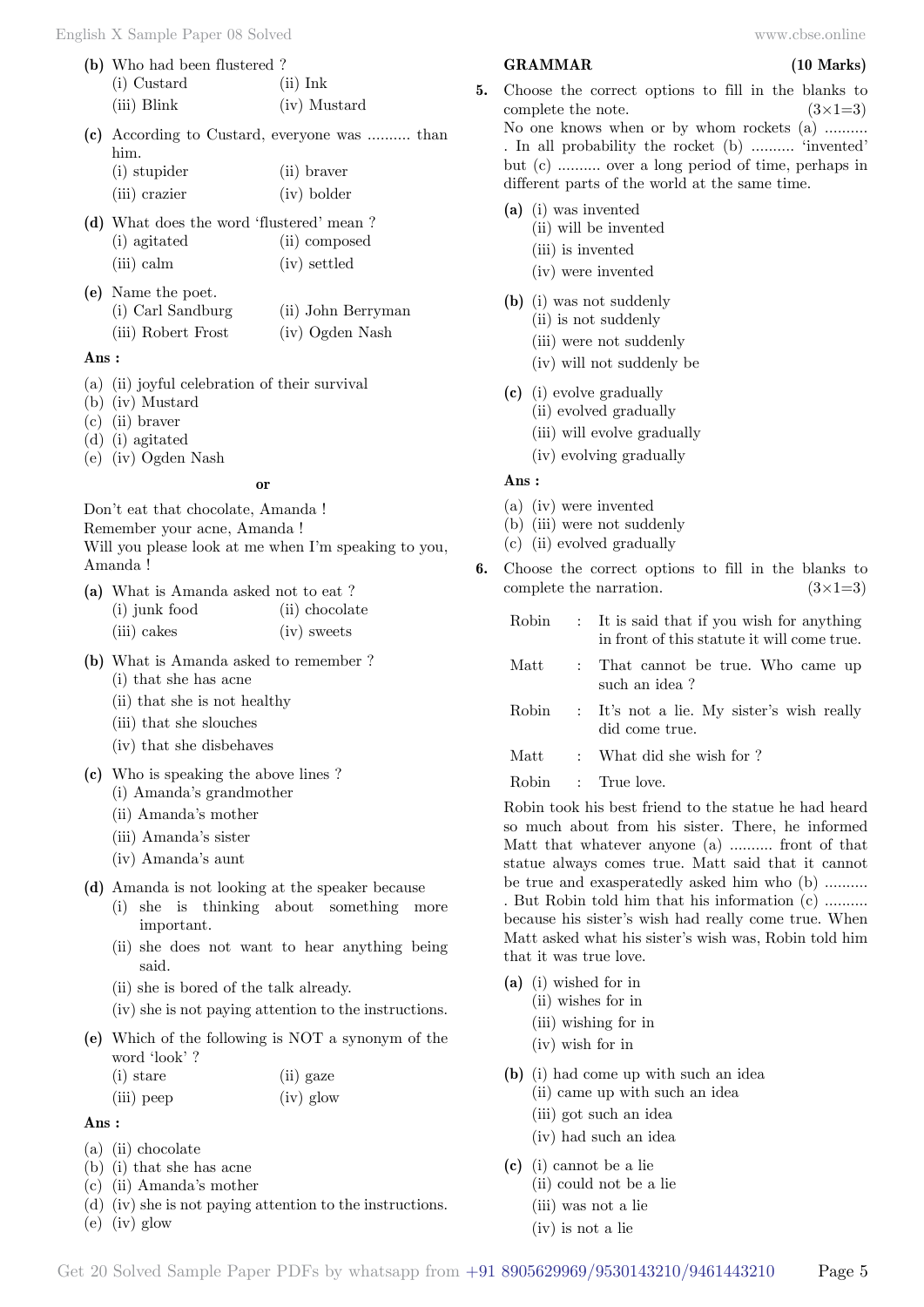#### **Ans :**

- (a) (ii) wishes for in
- (b) (i) had come up with such an idea
- (c) (iii) was not a lie
- **7.** Fill in the blanks by choosing the correct options for ANY FOUR of the six sentences given below.  $(4 \times 1 = 4)$

| (a) The river Ganga  through Haridwar. |                       |
|----------------------------------------|-----------------------|
| $(i)$ is flowing                       | (ii) has been flowing |
| (iii) flows                            | (iv) has flowed       |

- **(b)** My family .......... at the airport tomorrow but I have forgotten at what time the plane get in. (i) is arriving (ii) will be arriving (iii) will arrive (iv) arrives
- **(c)** Damini is an expert on monuments, but she knows .......... about physics.

| $(i)$ a lot  | $(ii)$ few  |  |  |
|--------------|-------------|--|--|
| (iii) little | $(iv)$ many |  |  |

**(d)** .......... employees prefer a competent manager to a dumb one. (i) Each (ii) Many

| $(1)$ $\equiv$ 0.000 | $(11)$ $1120$ |  |  |
|----------------------|---------------|--|--|
| (iii) Little         | $(iv)$ Most   |  |  |

- **(e)** Be polite ! You .......... be rude to you elders. (i) cannot (ii) shouldn't
	- (iii) don't have to (iv) couldn't
- **(f)** One .......... drive too fast in narrow lanes. (i) mustn't (ii) shouldn't (iii) couldn't (iv)  $\text{can}^{\dagger}$

#### **Ans :**

- (a) (iii) flows
- (b) (i) is arriving
- (c) (iii) little
- (d) (iv) Most
- (e) (ii) shouldn't
- (f) (i) mustn't

# **PART-B (40 Marks)**

## **WRITING**  $(2 \times 5=10)$

**8.** Attempt ANY ONE of the following in 100-120 words. (5 Marks) You are Samkit/Samriddhi of Eureka Forbes, Noida.

You have received the reply to your inquiry letter from Woodcutters Inc. dated 22nd May 2019. You feel positive about the company's terms and conditions. Write a letter placing order for the furniture that you have mentioned in the previous communication.

# **Ans :**

Eureka House Gandhi Road Noida-223344 22nd May, 20... The Sales Manager 3/C, Woodcutters Inc. Janakpuri, Delhi-112233

**Subject :** Placing order for furniture

Sir/Ma'am,

In reference to the follow-up of our previous communication. We are truly grateful for your timely response and concern. Through this letter, we would like to place an immediate order for the following sets of furniture.

| Code No. | Name<br>Article     | of   Material        | Quantity |
|----------|---------------------|----------------------|----------|
| 2290     | Chairs              | Steel<br>and<br>Wood | 40       |
| 2898     | Sofa                | Steel<br>and<br>Wood | 08       |
| 2245     | Conference<br>Table | Wood                 | 05       |

As per our communication, we are sending a demand draft of Rs. 30,000 as an advance payment. The rest of the money will be paid at the time of delivery. Kindly comply with our agreement statements. We hope to receive the purchase in three working days.

Yours truly Samkit/Samriddhi

### **o**

Woodcutters Inc. could not deliver the furniture to Eureka Forbes in working condition. Write a letter of complaint with immediate effect to the Delivery Department, Woodcutters Inc. Janakpuri, Delhi 112233 to redress your grievances.

### **Ans :**

Eureka House Gandhi Road Noida-223344 27th May, 20

The Delivery Manager Woodcutters Inc, Janakpuri Delhi-112233

**Subject :** Complaint regarding furniture delivery

## Sir/Ma'am,

This is with reference to Bill No-2323H17/G regarding the furniture delivered by your company on 26th May 20..... against the part payment of Rs. 30,000.

We appreciate the timely delivery, but we are sorry to inform you that we will not be maintaining any transactions with your showroom. The delivered furniture is in a very sorry condition. The cushion padding of the sofa is deeply torn for a stretch of three feet and is irreparable. The polishing of the chairs suffered terrible damage and the conference tables went shaky.

We have returned the complete delivery by the same truck after assessing the repairable damage. Kindly repay the amount received by you at the earliest.

Yours sincerely Mohan/Manju Bhagat Assistant Manager

**9.** Attempt ANY ONE of the following in 100-120 words. (5 Marks) The following data shows the global plastic waste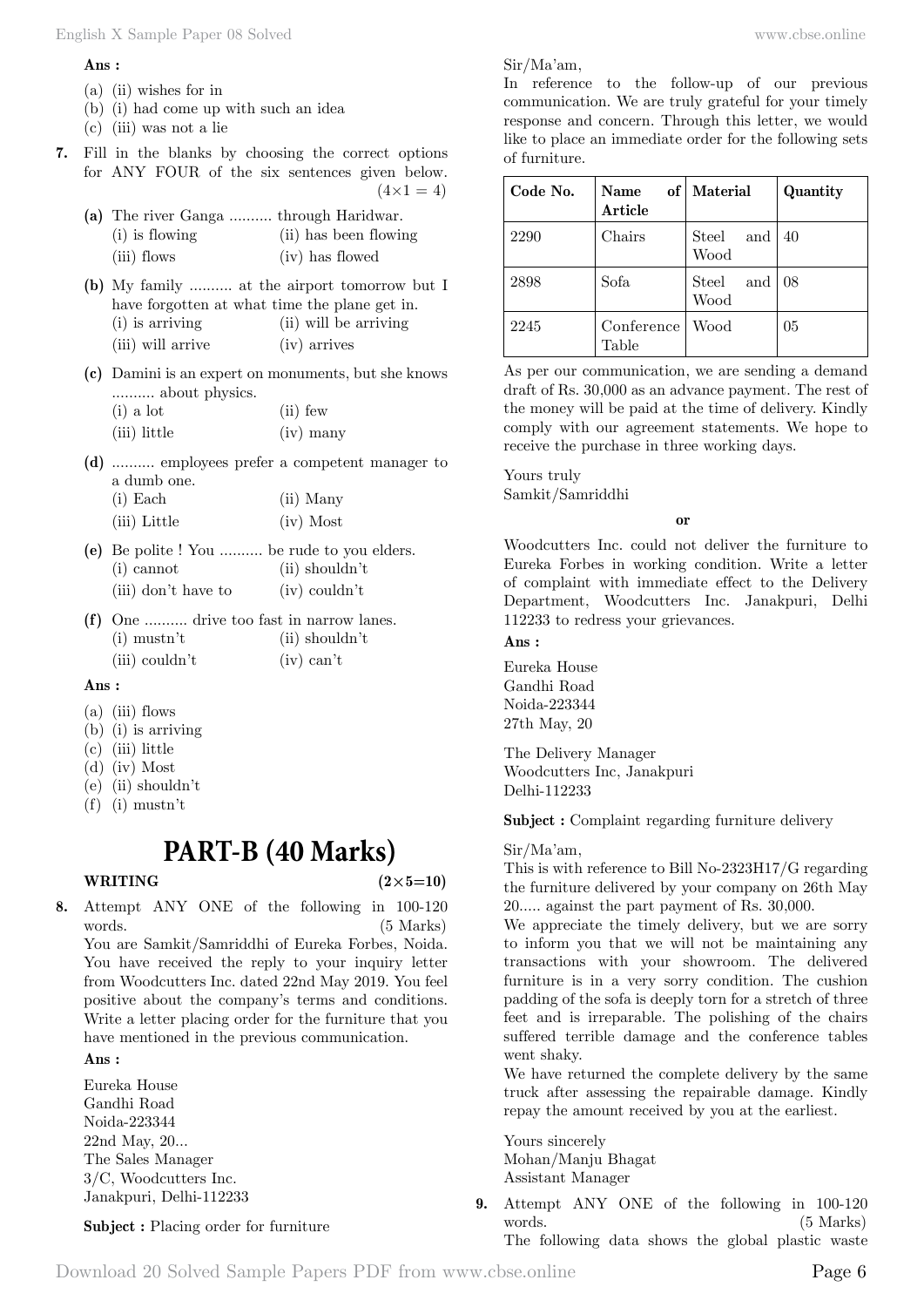generation by the industrial sector in the year 2015. Write an analytical paragraph describing the given data.



#### **Ans :**

 **Plastic Waste Generated by the Industrial Sector** Industrial sector is one of the main culprits in the large amount of plastic waste being generated globally every year. The given bar graph shows the global plastic waste generation by the industrial sector in the year 2015.

As seen in the bar graph, packaging is the dominant generator of plastic waste, with 141 million tonnes of plastic waste generated in the year 2015. This amount is more than double the amount of plastic waste generated by any other in the industrial sector. Second responsibility of generation of plastic waste lies with textiles with 42 million tonnes of waste. Even more plastic waste is generated by consumer and institutional products which is around 37 million tonnes. At the same time, transportation, electronic and building and construction generated plastic waste is 17, 13 and 13 million tonnes respectively. Industrial machinery generated 1 million tonnes of plastic waste and various other not mentioned sectors generate about 38 million tonnes of plastic waste.

In conclusion, we can say that in the industrial sector packaging generates the most plastic waste while industrial machinery is responsible for the least.

#### **o**

The following data shows global literacy rates by age group and sexes in the year 2016. Write an analytical paragraph describing and analysing the given data.

| Indicator                         | $(\text{aged } 15)$<br>years and<br>older) | Adults   Youth<br>$(\text{aged } 15-)$<br>24 years) | Population<br>aged 25-64<br>years | Elderly<br>(aged<br>- 65<br>years and<br>older) |
|-----------------------------------|--------------------------------------------|-----------------------------------------------------|-----------------------------------|-------------------------------------------------|
| Global<br>literacy<br>rate $(\%)$ |                                            |                                                     |                                   |                                                 |
| Both<br>sexes                     | 86                                         | 91                                                  | 86                                | 78                                              |
| Men                               | 90                                         | 93                                                  | 90                                | 83                                              |
| Women                             | 83                                         | 90                                                  | 82                                | 73                                              |

#### **Ans :**

#### **Global Literacy Rate in 2016**

The given data shows the global literacy rates by age groups and sexes as seen in the year 2016.

When talking about population as a whole, the data shows that the global literacy in youths aged 15 to 24 years, was 91%. This is the highest rate of literacy seen in comparison to any other age group when considering both sexes. Meanwhile, adults aged 15 years or older and people aged 25 to 64 years had the same literacy rate of 86%. The population aged 65 years and above had only 78% literacy rate.

In the case of male and female literacy rates, females have never had an equal or more literacy rate in comparison to males under any age group. Highest literacy rate is seen under the age group of youths aged 15 to 24 years, with males having 93% literacy rate while females having 90%. In adults aged 15 years and older and population aged 25 to 64 years, the literacy rate maintains a similar difference between the two sexes. We can see a known gap between the literacy rates of males and females in the data, but the biggest difference can be seen in the age group of elderly aged 65 years and older. The literacy rate of this group in males is 83% while in females is 73%, which is quite low.

Hence, we can say that population as a whole does not have much literacy rate differences in age group, except when considering the elderly. But the difference in literacy rate in males and females can be seen very clearly.

# **LITERATURE (30 Marks)**

- **10.** Answer ANY TWO questions in 20-30 words each, from (a) and (b) respectively.  $(2\times4=8)$ (a) Answer ANY TWO.  $(2 \times 2=4)$ 
	- **(i)** How brave are Belinda, Ink, Blink and Mustard as shown in first part of the poem ?

#### **Ans :**

In the first part of the poem, Belinda is described as brave as a barrel full of bears, while Ink and Blink could chase lions down the stairs. Meanwhile, Mustard the dog was as brave as a tiger who was in an angry mood.

**(ii)** Why would Valli stand in the front doorway of her house ?

#### **Ans :**

Valli had no playmates of her own age on her street. So, she would stand in the front doorway of her house and watch what was happening in the street outside, which she found completely enjoyable.

**(iii)** What does the luppia' worn by the Kodavus indicate ?

### **Ans :**

'Kuppia' or the long, black coat with an embroidered waist-belt worn by the Kodavus indicates that they have an Arabic descent. This is because the coat resembles the `kuffia' worn by the Arabs and the Kurds.

# (b) Answer ANY TWO.  $(2 \times 2 = 4)$

**(i)** Did Griffin reciprocate when Mrs. Hall wanted to be friendly with him ? How ?

#### **Ans :**

No, Griffin was not keen to mix with people in the village of Iping. He told Mrs. Hall that his reason for

Get 20 Solved Sample Paper PDFs by whatsapp from  $+91\,8905629969/9530143210/9461443210$  Page 7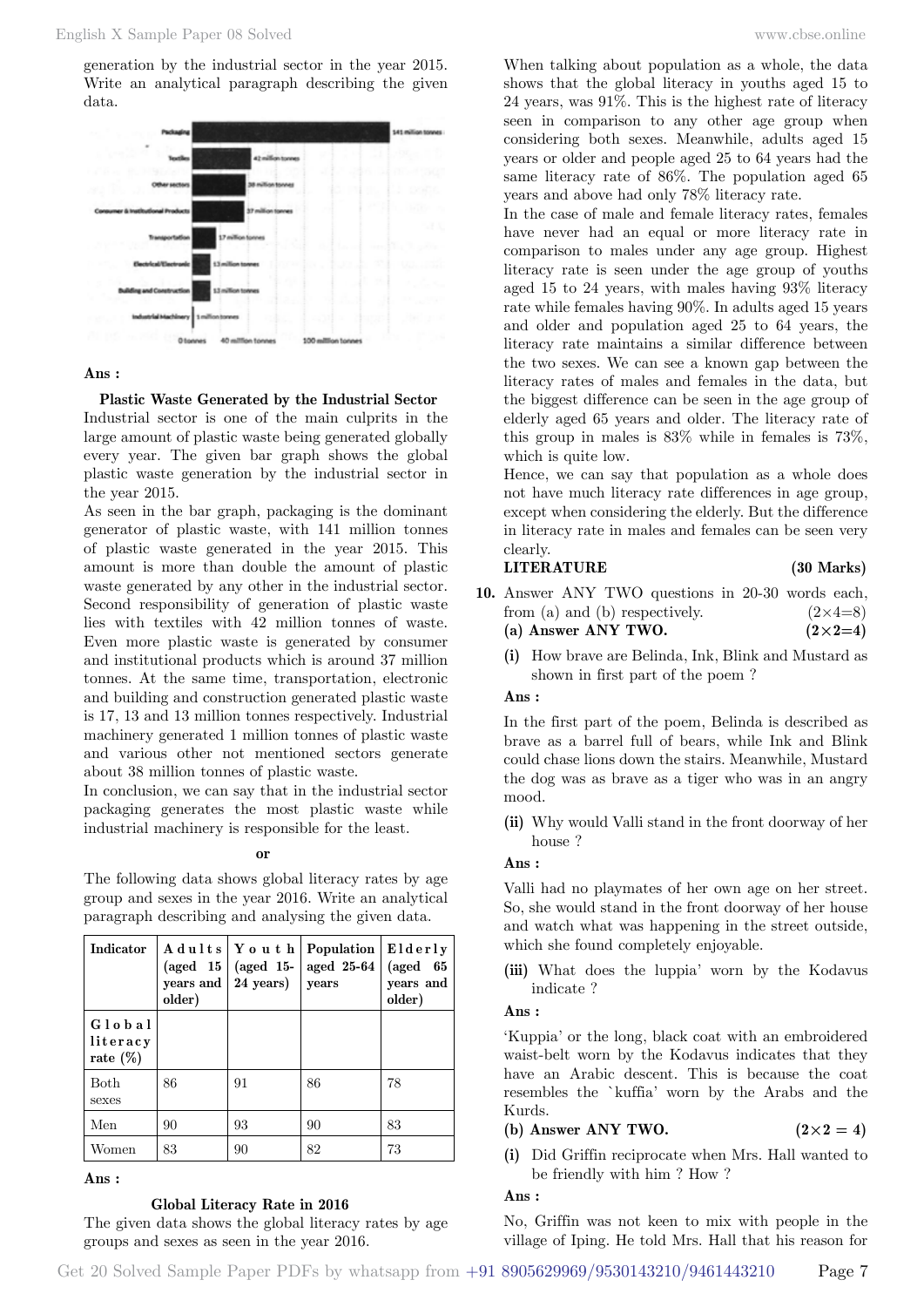coming to Iping was a desire for solitude. He even told her that he did not want to be disturbed by anyone in his work.

**(ii)** What can Ebright's theory of cell life lead to if it is proved correct ?

 **Ans :**

If Ebright's theory of cell life is proved correct, it will be a big step towards understanding the process of life. It might also lead to new ideas for preventing some types of cancer and other diseases.

**(iii)** How did Matilda gain time from Mme Forestier for returning her necklace ?

# **Ans :**

When the lost necklace was not found, Matilda wrote to her friend Mme Forestier that she had broken the clasp of the necklace, and it had been sent for repairs. She did so to gain time for arranging the money to buy a similar necklace.

- **11.** Answer ANY TWO questions in 40-50 words each, from (a) and (b) respectively.  $(3\times4=12)$ (a) Answer ANY TWO.  $(3 \times 2 = 6)$ 
	- **(i)** How did Rajvir and Pranjol go from Mariani Junction to the tea-garden managed by Pranjol's father ?

 **Ans :**

Pranjol's parents had come to receive Pranjol and Rajvir at Mariani Junction. Together, they drove towards Dhekiabari, the tea-garden managed by Pranjol's father. After an hour drive, the car turned sharply off the main road and later after crossing a cattle-bridge, all of them entered the Dhekiabari Tea Estate.

**(ii)** What is the central idea of the poem 'Animals' ?  **Ans :**

The central idea of the poem 'Animals' is the superiority of animals' life over the human beings. The poet, Whitman, compares animals with human beings and finds animals far better than them. The poet finds about the various reasons for human suffering. Human beings are always dissatisfied. All their actions are done with a selfish motive. But animals are far-far away from these bad qualities. So, the poet wishes to turn and live with the animals.

**(iii)** "My dear fellow, why are you so formal in your get-up !" Why is Lomov so formally dressed ?

# **Ans :**

Lomov, when he came to his neighbour and landowner Chubukov's house, he was wearing a dress-jacket and white gloves. Seeing his attire, Chubukov asked Lomov if he was going anywhere. Lomov told him that he had actually come to see him. It turned out that Lomov was formally dressed because he had come to ask Chubukov for his daughter's hand in marriage.

(b) Answer ANY TWO.  $(3 \times 2=6)$ 

- 
- **(i)** "Tricki's only fault was greed." How did it get him into trouble ?

# **Ans :**

Tricki's only fault was greed. He had never been known

to refuse food. He would tackle a meal at any hour of the day or night. As a result, he became listless. He seemed to have no energy. He became like a bloated sausage with legs. His eyes, bloodshot and rheumy, stared straight ahead and his tongue lolled from his jaws. He couldn't even walk. Later, he had bouts of vomiting when his sickness increased. He refused even his favourite dishes and spent all his time lying on the rug, panting. He didn't want to go for walks or do anything in general.

**(ii)** What did the hack driver tell the narrator about Lutkin's mother ?

# **Ans :**

The hack driver told the lawyer that Lutkin's mother was a terror. He mentioned that once when he had taken a trunk for her, she almost took his skin off because he did not treat the trunk like a box of eggs. He also said that she was about nine feet tall and four feet thick and quick as a cat. He added that if Oliver had heard that somebody was chasing him, he would most likely hide behind her skirts. He also said that she was very good at swearing.

**(iii)** The household dogs at the surgery rejected Tricki as "an uninteresting subject." Why ?

# **Ans :**

The household dogs at the surgery were a noisy pack. When Tricki reached there, he was in a pathetic condition and could hardly wag his tail. He looked at the other dogs with dull eyes and when put down, he lay motionless. The other dogs after sniffing round him for a few seconds, found him to be uninteresting object and ignored him. This was because, Tricki did not bark or react in any other way on seeing the dogs at the surgery.

**12.** Answer ANY ONE of the following in 100-120 words.  $(5 \times 1 = 5)$ 

"The fiercely independent people of Coorg are possibly of Greek or Arabic descent." What are the two theories about their descent ? Which theory about their descent seems more appealing to you ? Why ?

# **Ans :**

The people of Coorg are said to be possibly of Greek or Arabic descent. According to a story, a part of Alexander's army moved south along the coast and settled at Coorg when their return became impractical. After settling down in the region, these people then married amongst the locals and therefore their culture is apparent in the martial traditions, marriage and religious rites, which are quite distinct from what most Hindus follow.

The theory of Arab origin draws support from the long, black coat with an embroidered waist-belt worn by the people of Coorg. Known as `kuppia', this coat resembles the `kuffia' worn by the Arabs and the Kurds.

I think the former theory about a part of Alexander's army settling in Coorg, seems more appealing. The Coorg being a martial race and winning laurels in the Indian Army and their marriage and religious rites being distinct from the Hindus, point out favourably to this theory. Because there are more convincing